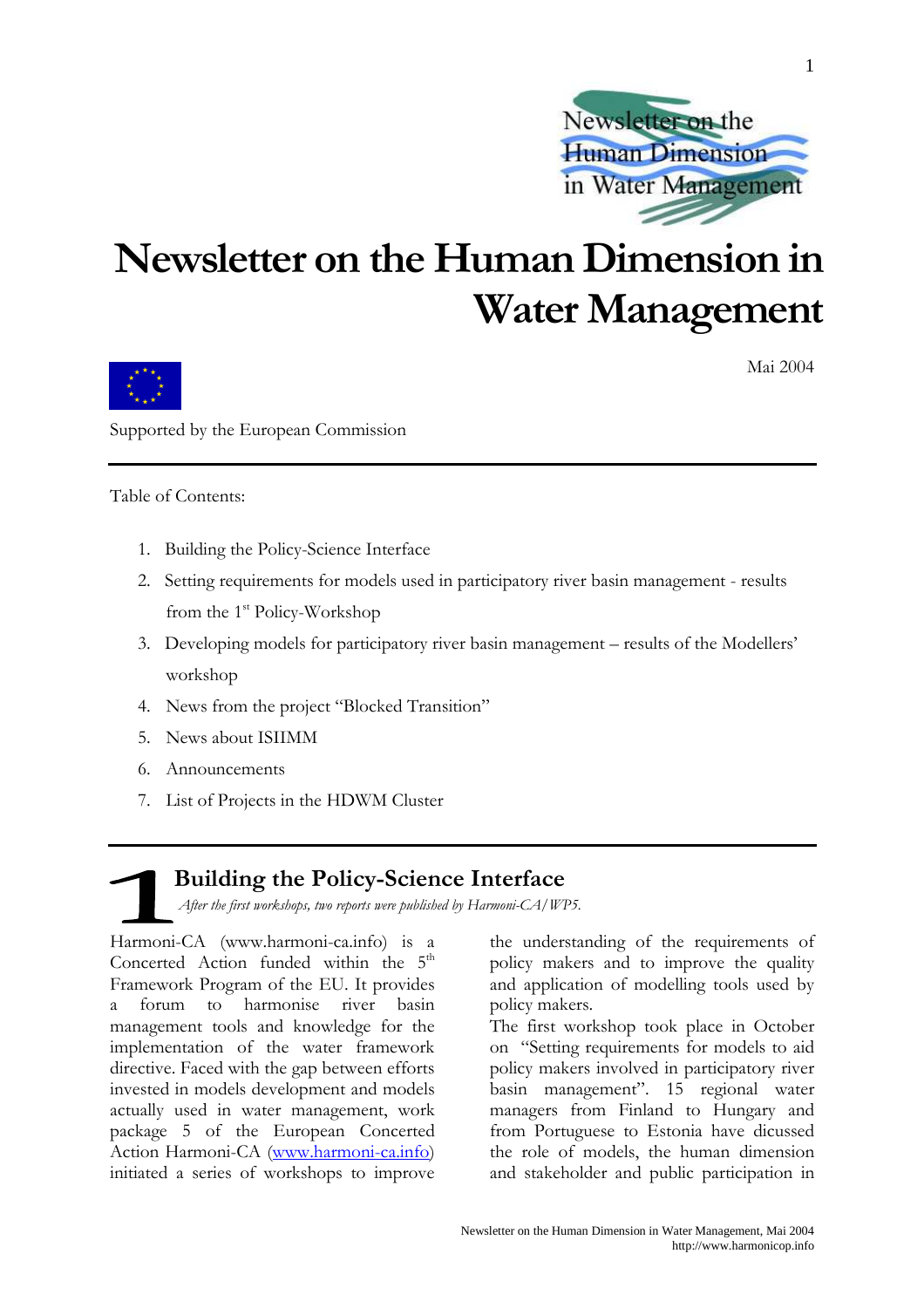river basin management as well as the limitations of and prospects for participatory river basin management. The results of this workshop are presented in Section 2.

At the 2<sup>nd</sup> workshop, senior modelers have discussed the state of the art of models for use in participatory river basin management as well as the inclusion of the human dimension into catchment modelling. The results of this 2<sup>nd</sup> workshop can be found in Section 3.

To bring both communities together and to really find out about how models can support participatory river basin

management, the participants of the first two workshops are invited to a synthesis workshop in October 2004. You find the announcement also in this newsletter or at www.harmoni-ca.info.

For further information, please contact Prof Claudia Pahl-Wostl or Ilke Borowski at harmoni-ca.wp5@usf.uni-osnabrueck.de You will find the complete reports under www.harmoni-ca.info under WP5. The workshops were designed and facilitated with support from Dr. Matt Hare, Seecon Deutschland GmbH (www.seecon.org).

# Setting requirements for models used in participatory river basin management- results from the 1st Policy-Worskhop

In October 2003, 15 policy makers from 9 EU and accession states came together in an intensive 2 day workshop to discuss and learn about the use of models to support the participatory elements of the WFD.

The following thematic discussions can be summarised thus:

#### In what ways is guidance for participation in river basin planning under the WFD different in comparison to current practices?

Many countries do not have the levels of participation that the WFD and guidance documents require. Plenty of resources will have to be taken up in planning such processes that connect the right stakeholders and the right scales. There will need to be a  $\alpha$ way of measuring the benefits participation if proportional methods are to be selected. It has to be remembered that at the end of the day the responsibility for decisions lies with the policy makers.

# How are models currently used in river basin planning and to what level of success?

Models are mostly used for management and enforcement, selecting problem areas for special attention and testing the outcomes of measures. The models used are mainly hydrological ones. Socio-economic models are rare but needed. However, there was

scepticism that models including social elements could ever be supported by enough reliable data to allow people to have confidence in them.

Issues of confidence are important since policy makers have a lack of confidence in models and are therefore reluctant to use them. More work needs to go into convincing people of the merits of particular models and increasing trust and confidence in them by doing more field work to get better data. Communication about models' limitations is important but so is having good supporting data.

# How are models currently used to support participation in current planning practices and to what level of success?

Not a great deal as yet. Stakeholder acceptance of model-based management practices will be a difficult and a very important aspect of this work since new models are difficult to sell and to explain to people. They need to be transparent in how they work and be trusted. One also needs to agree on *one model*, because otherwise there is too large a variety of models and results. Additionally, it will be important to improve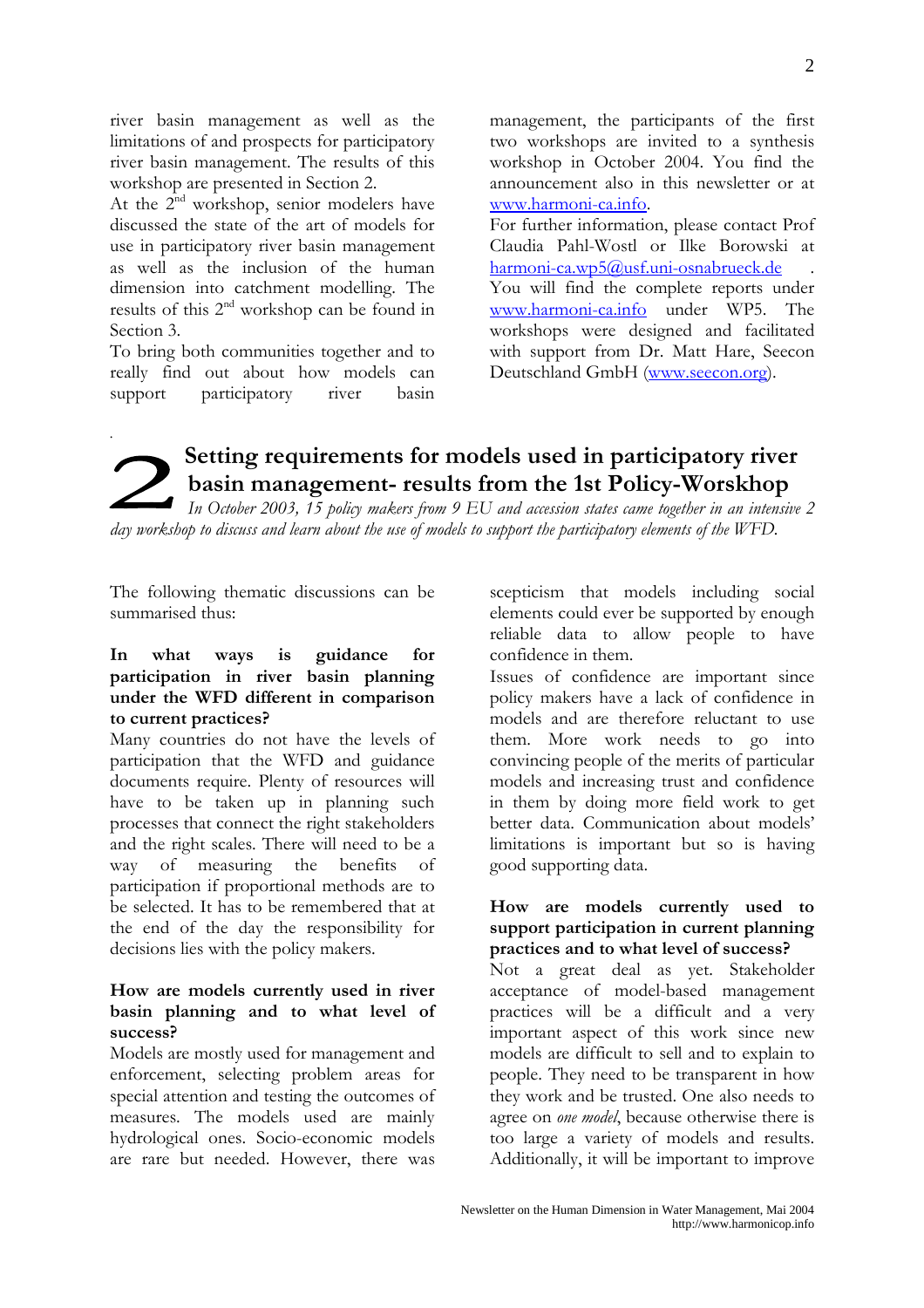Developing models for participatory

discussed and the participants' recommended research directions for future work in this area were elicited.

management – results of the Modellers' workshop In February 2004, an intensive 2 day workshop was held with senior members of the environmental modelling community from across Europe. The role of models to support the participatory elements of the WFD were

How far does the state of the art in the integration of human dimensions meet the requirements of the participatory elements of the WFD?

The participants' views on the major themes

discussed during the workshop can be

summarised thus:

Not enough. Four dimensions of humanenvironmental interaction were discussed and examples of their appearance in models presented. In general, only the first dimension (human activities as driving forces for environmental change) is properly represented in current models. More needs to be done to cover the other dimensions (human activities as being affected by environmental change and being dependent on services provided by natural resources, human perceptions and valuations of the world around them, human decision making). However greater integration will

bring higher levels of uncertainty to the models

river

basin

# What implications does the participatory element of the WFD have on the role of models for use in WFD?

Their roles will broaden from information provision and prediction to representing stakeholders' knowledge, awareness raising, gaming and exploration of management issues, drawing people into participation in management; communicating hard facts about issues; communicating uncertainty of outcomes, supporting negotiation or even to breakdown existing power structures in decision making.

Integration of social, technological and environmental systems and different time scales into modelling tools might best be achieved through the use of multiple models, rather than a single model. The use of multiple models for decision making will thus become the norm and stakeholders will

requirements is not the important fact to be taken out of this report. What is important is that each requirement provides a suggestion as to how modellers can match and develop their models and tools to suit the needs of the policy making community. As such they should provide useful information for the scientific side as well as the funding bodies to understand where models and modelbased tools need to be developed to support policy makers in carrying out the participatory elements of the water framework directive. Certainly, policy makers' confidence in models needs to be raised before either they use them a lot themselves or they use them with stakeholders

#### access to models and visualisation and clarity of results.

Their use as tools to aid understanding between different stakeholders is important.

# **Requirements for models**

After two days of discussion and tools design exercises, 119 requirements were elicited that were categorised according to 13 different thematic areas: tool types; goals; integration; constraints; trust; results presentation; communication; usability; data requirements: maintaining involvement: and meta-level, domain level and instance level descriptions of models needed.

Although, nine more requirements were added during the requirements prioritisation exercise after the workshop, the number of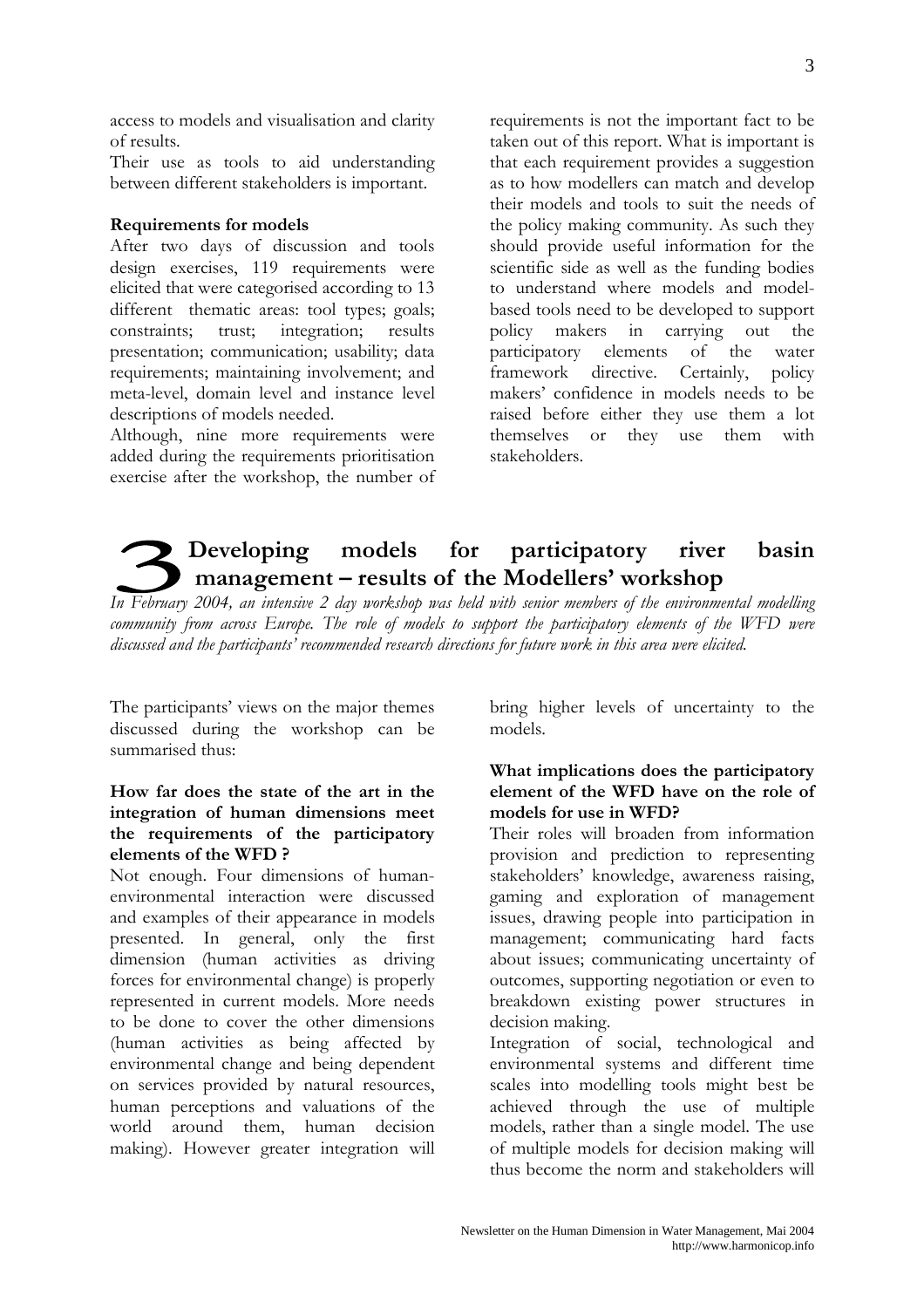have to be trained in how to make decisions supported by different models with possibly different results.

There was a difference of opinion within the workshop participants as to whether new models have to be developed specifically for participation (the "don't use models designed for one purpose for the another" approach) or that no more models were needed since it is a question of improving their interfaces and setting them in a suitable participatory process.

# What is the state of the art in terms of river basin models in terms of purpose, what they integrate, and how they are applied in management?

This was not able to be categorically answered  $\mathbf{b}$ the participants since knowledge of the range of models was limited. However of the models they concentrated discussed. most  $\cap$ n hydrological issues in which much data was needed and the users had to be experts. A lack of socio-economic models and the representation of human dimensions such as decision was evident. making Their application in management was also limited, with most tools discussed having scientific uses.

### Modelling as a central part of planning

One of the most important insights into the modelling community that came out of the workshop, was that the process of modelling was seen by the participants as being central to water resource management planning. out participatory Hence to carry management there was agreement that one needs participatory modelling. It will be important to develop guidance as to how to combine the use of different tools and

methods for different types and stages of stakeholder participation in such processes.

### Participatory research processes and research directions

In day two, the participants therefore four different produced processes demonstrating how participatory modelling can support different management elements of the WFD. From these process designs, 28 research directions were identified. In addition to those elicited during day 1, this made over 30 recommended directions suggested by the participants, which have now been categorised according to whether they are lie in the areas of human dimensions research, participatory research, or modelling design research. The research directions included

- improving the ergonomics and presentation capabilities of interfaces;
- research into up-scaling;
- research on tailoring of models for specific stakeholders and the implications of such work:
- research on improving the DPSIR framework;
- research on tools and techniques for stakeholder analysis and participatory process evaluation;
- research coupling socioon economic systems models with hydrological ones and
- $\bullet$ studying more about the impacts of changes in the environment, and its services, on human activities (HD II) which will need an integrated approach

These research directions will be introduced to the policy makers and form the inputs for discussion in the forthcoming synthesis workshop.

# News from the project "Blocked Transition" Conflicts between demands on environmental protection and water supply requirements are the initial points for the research in the work package "Environmental spaces: Distribution or Participation?"

The Overcoming of Dichotomies in Spatial Relationships as Elements for SocioEcologic Transformation" funded by the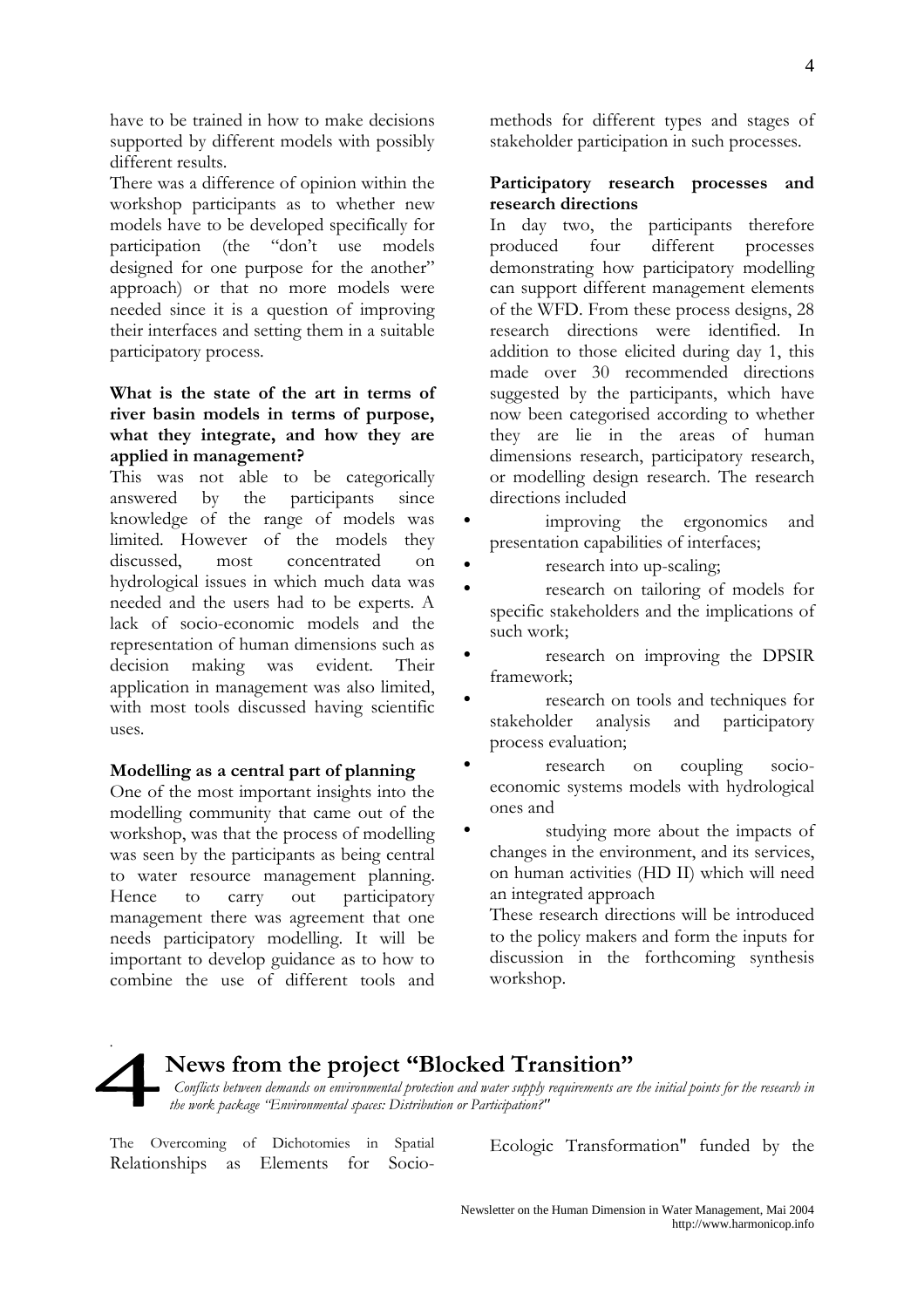Federal Ministry of Education and Research (BMBF) Germany. In this work package the category of the "private household" is a central one and forms the basis for research on principles for a regional adapted future-orientated combination of infrastructure and regional planning strategies for participation and consensus finding in the water sector. overall objective The T of "Blocked" Transition?" is to identify the blockages in spatial relationships in order to initiate and enhance processes of socio-ecological transformation. In six work packages the research project co-operates with partners in the region where the river Mulde meets the river Elbe. This area is part of the Unesco Biosphere Reservation "Mittlere Elbe" and a site of the World Cultural Heritage in Saxony-Anhalt.

The project is mainly based on the hypothesis, that processes  $\alpha$ f dichotomisation block the socio-ecological transformation of spaces. They extrude, exclude and devaluate actors, patterns of behaviour and institutions, necessary for socio-ecological transformation. In this context the analytical category "gender" is taken to be appropriate to direct the view on the processes of dichotomisation because it explicitly addresses patterns of hierarchy, marginalisation and exclusion and therefore offer fruitful impulses for the analysis and synthesis in this project. For further Information please contact: Dr. Bettina Knothe.  $nexus$  – institut for ressource management + organisational development, Berlin, Tel: (+49)(0)30-31805482,

knothe@nexus-institut.de.

# "Institutional and Social Innovations in Irrigation Mediterranean Management" ISIIMM

In the current international policy debate in the Mediterranean region, water intended for irrigation purposes is becoming of increasing importance. Farmers are often encouraged, threatened or pressured in order to save water and allocate this precious resource to other uses, sometimes of non sustainable mass nature *i.e.* tourism. Irrigation, considered as a social practice of sharing water, is a very old activity strongly embedded in local societies and regional economy. Historically, the institutional arrangements of irrigation have undergone many changes in order to solve different kinds of water crisis.

The aim of ISIIMM project is to analyse and fully understand the current contradictions development  $\overline{\text{in}}$ irrigation  $in$ the Therefore. Mediterranean area. several collaborating R&D organisations from both shores of the Mediterranean (Egypt, Morocco, Lebanon, Italy, Spain, France and Palestine) together with R&D partners from both sides of the Mediterraneanare working together to produce several inter-linked case

studies, testing institutional and social innovation. Each case study will be analysed from multidisciplinary<sup>1</sup> perspective with the aim of promoting adapted solutions for irrigator communities, improving irrigation management and developing innovative integrated water resource management strategies. After the completion of this phase, an exchange of experience and mutual learning will take place between the partners of the Consortium and the external local stakeholders., we will produce several inter-linked case studies, testing institutional and social innovation. Each case study will from interdisciplinary be analysed perspective. After the completion of this phase, an exchange of experience and mutual learning will take place between the formentioned partners.

Several collaborating organisations from the countries: Egypt, following Morocco, Lebanon, Italy, Spain, France and Palestine,

Newsletter on the Human Dimension in Water Management, Mai 2004 http://www.harmonicop.info

<sup>&</sup>lt;sup>1</sup> Historical, Territorial, Agricultural, Hydrological, Social, Institutional, etc.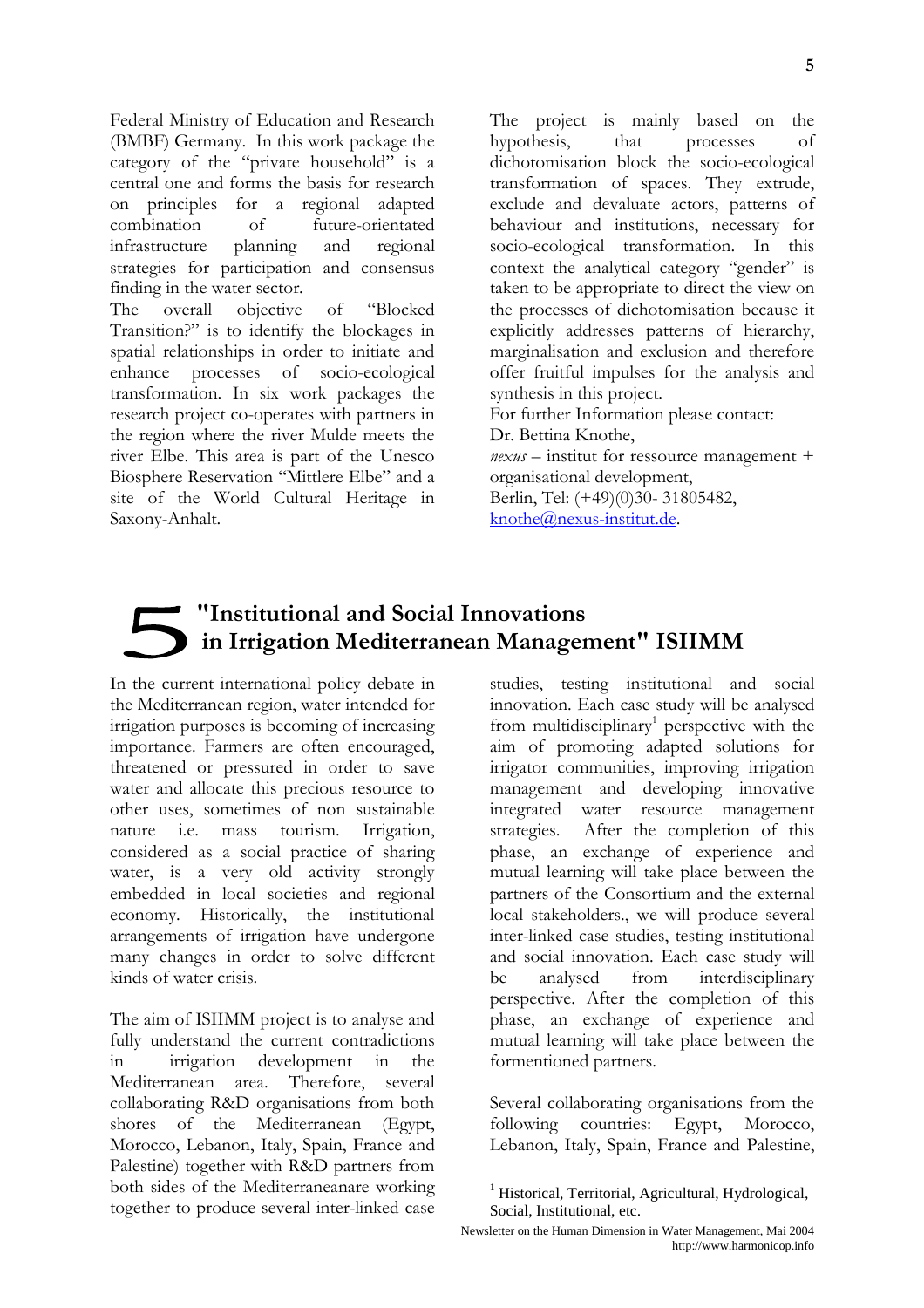are working together to promote adapted solutions for irrigator communities, in order to improve irrigation management and develop integrated water resources management strategies. We hope  $t_0$ accomplish In order to depict an exhaustive comparative framework, this through the implementation  $\alpha$ f  $\overline{a}$ coordination mechanism in different contexts  $6.e.$ mountain or delta irrigation, peri-urban or rural, "traditional" or modernised, etc) is envisaged, giving a representative coverage of irrigation practices and schemes in the Mediterranean.

ISIIMM is funded by the European Commission under the Euro-Mediterranean Regional Programme for Local Water Management. Contact: "Institutional and Social Innovations in Irrigation Mediterranean Management" Project ME8/AIDCO/2001/0515/59763-**PO16** Agropolis-Verseau, 859 rue Jean-François Breton 34093 Montpellier Cedex 5 - France  $isimm@agropolis.org$  web: www.isiimm.agropolis.fr

# Announcements

Social Learning: A new policy option for integrated management and sustainable use of water based on concerted action. **Public Seminar from the project SLIM** 

SLIM (Social Learning for the Integrated Management and Sustainable Use of Water) Project (see: http://slim.open.ac.uk) invite vou to a Public seminar in Brussels on Wednesday 26th May, 2004. Our research has explored 'social learning' as an innovative, alternative policy instrument for use by policy makers in situations of complex natural resource dilemmas (e.g. the

EU water framework implementation). It has been funded by the EU's Framework 5 Programme with Dutch, French, Italian and UK research teams. For more information, please contact Social **Learning for the Integrated Management** and Sustainable Use of Water at **Catchment Scale** Coordinator: Prof. R.L. Ison **Systems Discipline** The Open University, UK Tel: 44 1908 659787 or 44 1908 655118 Email: r.l.ison@open.ac.uk

# ADVISOR - Integrated Evaluation for **Sustainable River Basin Governance**

Final Workshop 5 July 2004, Seville, Spain

The ADVISOR Project (EVK1-CT-2000-00074) aims at the development of a theoretical framework, accompanied by practical methods for the integrated, participatory evaluation and assessment of projects and plans in the context of the Water Framework Directive The main workshop goal is to disseminate the final results from the ADVISOR project

and to promote a wider debate on policy issues concerning integrated water planning and management in Europe. The focus of the ADVISOR presentations will be put on the "Principles and Tools for Integrated Evaluation in River Basin Governance", including the topics: Monetary valuation methods; cost-effectiveness analysis; social multi-criteria analysis; scenario workshops; participatory modeling and quality assurance procedures.

Apart from presentations from the ADVISOR researchers, the workshop will include the participation of invited experts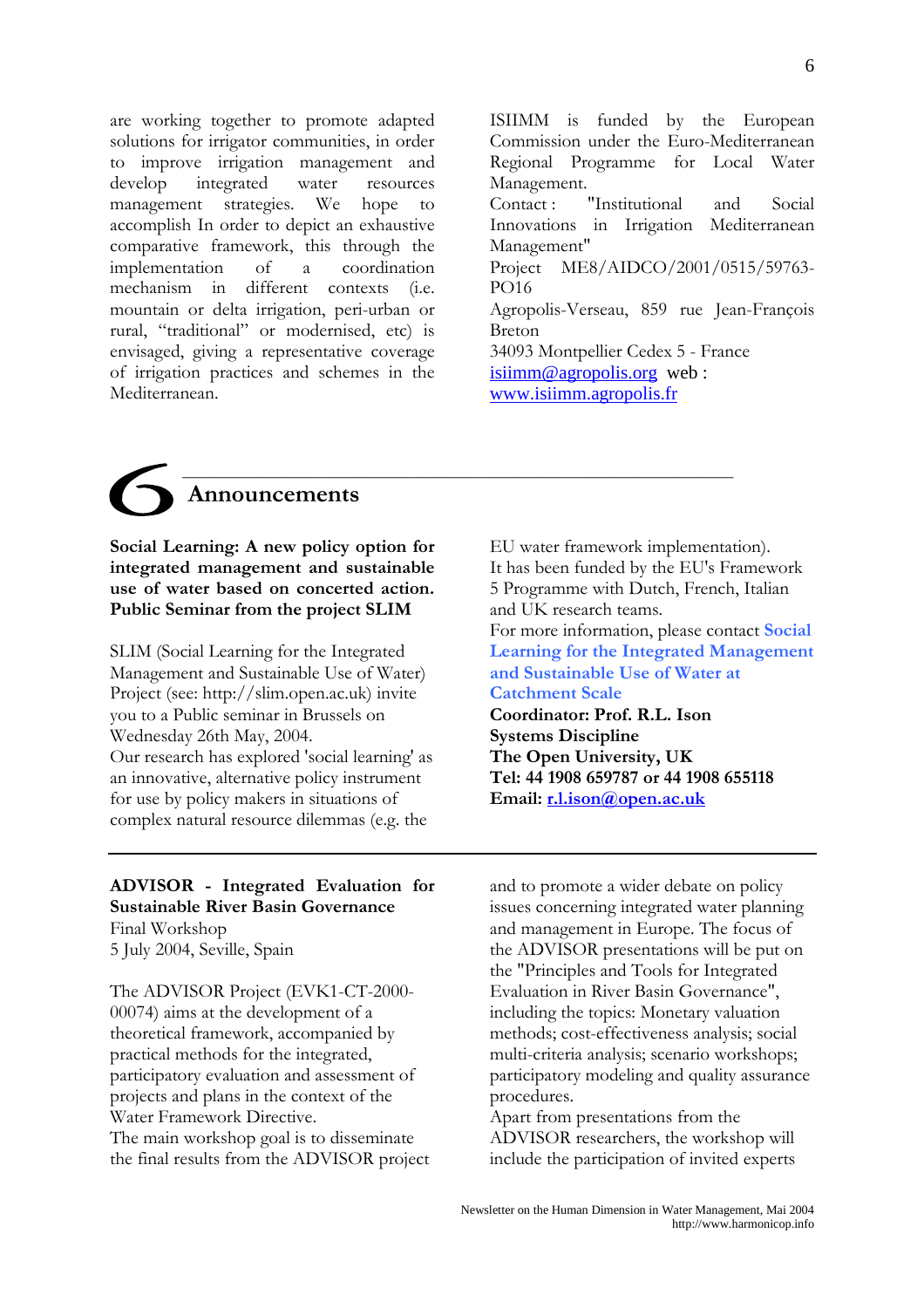and a round-table on water issues. This workshop is destined to an open audience of scientific experts, water policy-makers and all other relevant stakeholders.

\*For further information please contact the project coordinators: Paula Antunes (Ecoman Centre, DCEA/FCT-UNL, Lisbon) E-mail:

# **Workshop for Participative Planning for Water Recycling Projects, September**  $19<sup>th</sup>$ -24<sup>th</sup> 2004, Marrakech

A special workshop on Participative Planning for Water Recycling Projects' will take place at the 4th IWA World Water Congress, September 19th - 24th 2004, Marrakech, Morocco. The session is supported by the EC AQUAREC project  $(\text{http://www.aquare.org/})$ and Veolia Water

(http://www.industries.veoliawater.com/).

Two types of submission (full papers of between 3,000 and 5,000 words) are invited:

(a) Research papers should report on concepts, theories or empirical studies which inform the design, deployment or management of participative planning processes to support water recycling.

mpa@fct.unl.pt Nuno Videira (Ecoman Centre, DCEA/FCT-UNL, Lisbon), E-mail:  $n$ videira@ualg.nt Harmoni-CA/CatchMod-Meeting: **Next** 

17/18<sup>th</sup> November 2004 in Copenhagen

(b) Case studies should offer insights into a specific participative planning activity by reporting on the experience of participation from more than one perspective. The organisers strongly encourage ioint presentations by involved stakeholders (e.g. suppliers. regulators. water projects managers, researchers, consumers, NGOs  $etc.$ )

Successful submissions will be considered for publication via the IWA's Water Intelligence Online service.

Full papers should be sent electronically to: Sue Bagett School of Water Sciences. Cranfield University College Road Cranfield, Beds. **IK** s.b.baggett@cranfield.ac.uk The deadline for submissions is  $6<sup>th</sup>$  February

2004

# **WORKSHOP Modelling and Control for** Participatory Planning and Managing Water Systems; September 29th -1<sup>st</sup> Oct, 2004 , Venice, Italy

The workshop will focus on the role played by modelling and control techniques as well as software engineering in designing Multi-Objective Decision Support Systems (MODSS) for planning and managing water resource systems with an integrated and participatory approach.

The unifying idea of the previous list of topics is clarified in the paper

To be informed about International and National Organising Committees. cosponsors, deadlines, abstract submission, fees, instructions to authors, suggestions for accommodation, etc. please visit the workshop web site

http://www.elet.polimi.it/IFAC TC Envir onment/Venice2004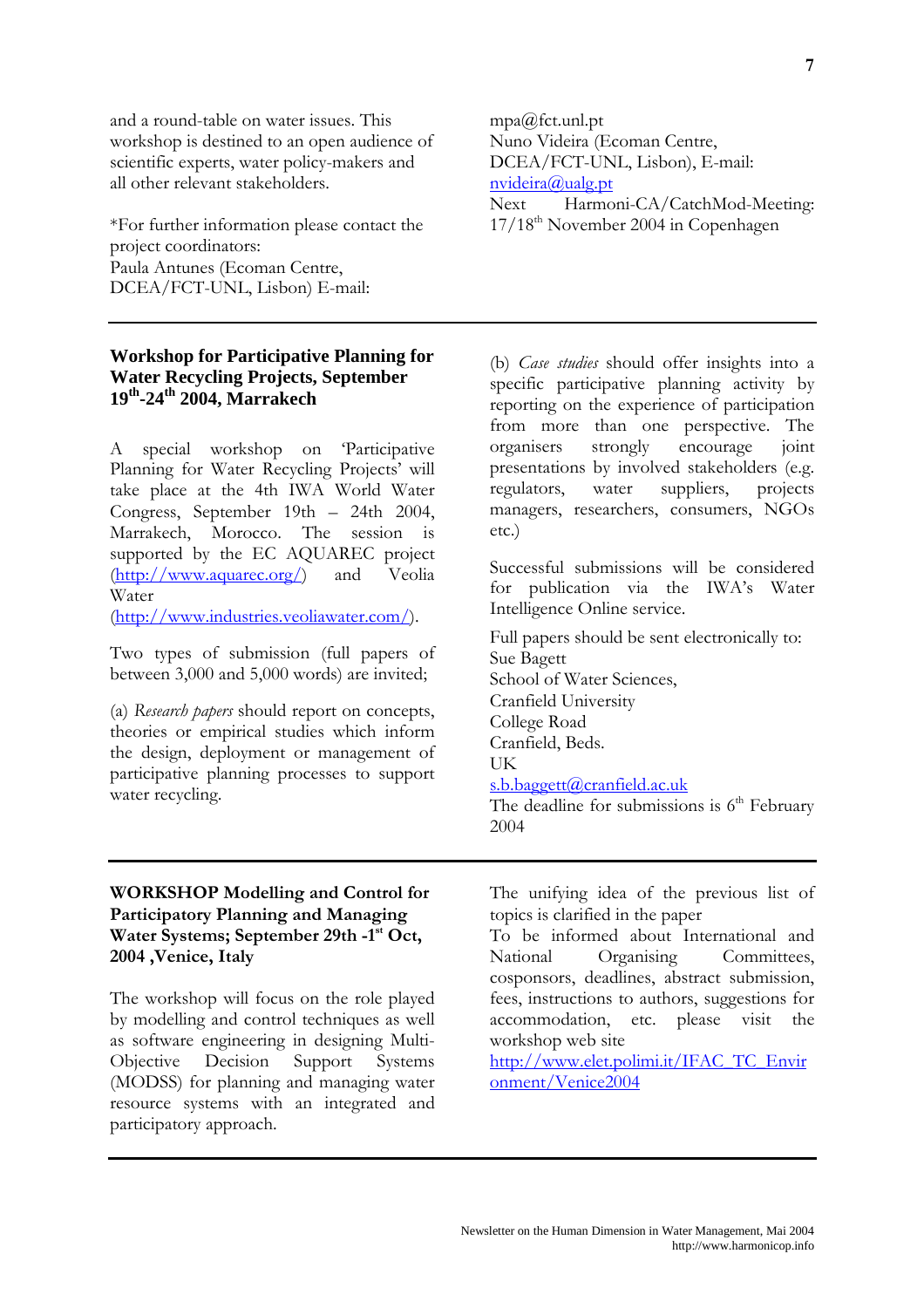# **Announcement: How can models** support participatory river basin management according to the WFD? Workshop 4-6<sup>th</sup> October, 2004, in Osnabrueck

How can models developed by the scientific community best be matched to the needs of the policy making community to the support them in carrying out the participatory elements of the WFD and participatory river basin management? It was to answer this question that two workshops in  $2003/2004$  were set up: one for the policy makers to elicit their model requirements

and the second for the modelling community to discuss their plans for the future development of such models. This workshop, the third in the series, will bring these two communities together to discuss differences and commonalities in their views on the role of models and to work towards a common vision for model development and use in participatory water management as prescribed by the WFD.

If you are interested in participating, please contact Ilke Borowski borowski@usf.uniosnabrueck.de

6th International Symposium on **SYSTEMS ANALYSIS and INTEGRATED ASSESSMENT in WATER MANAGEMENT** WATERMATEX 2004, , November 3-5, 2004, Beijing, China

The goal of the Specialist Group on Systems Analysis and Integrated Assessment is to foster discussion in the inter-disciplinary issues cutting across the many topics of interest with the IWA, including

considerations of the human dimension in managing the water environment. The International Programme Committee for WATERMATEX 2004 wishes to encourage, in particular, the submission of benchmark review papers for all the above themes.

Please consult the webpage for further information: http://www.ensic.inpl-nancy.fr/iwa-

saia/Watermatex/watermatex2004.htm

### **Expert Meeting on Economics in Water Management Models**

On 15-16 November 2004 as part of Harmoni-CA/WP5 an international expert meeting on economics in modelling of water management systems will take place in Copenhagen  $-$  in connection with the 2nd

Harmoni-CA/Catchmod Technical Workshop (16-18 November). The purpose of the meeting is to find out the state-of-theart and to determine the challenges for further research activities. Contact person: Ingo Heinz, University of Dortmund, iheinz@infu.uni-dortmund.de.

#### Become a member of TIAS – The **Integrated Assessment Society!!**

Recently TIAS, the international integrated assessment society was formally established. The Integrated Assessment Society is a not for profit entity created to promote the community of inter-disciplinary and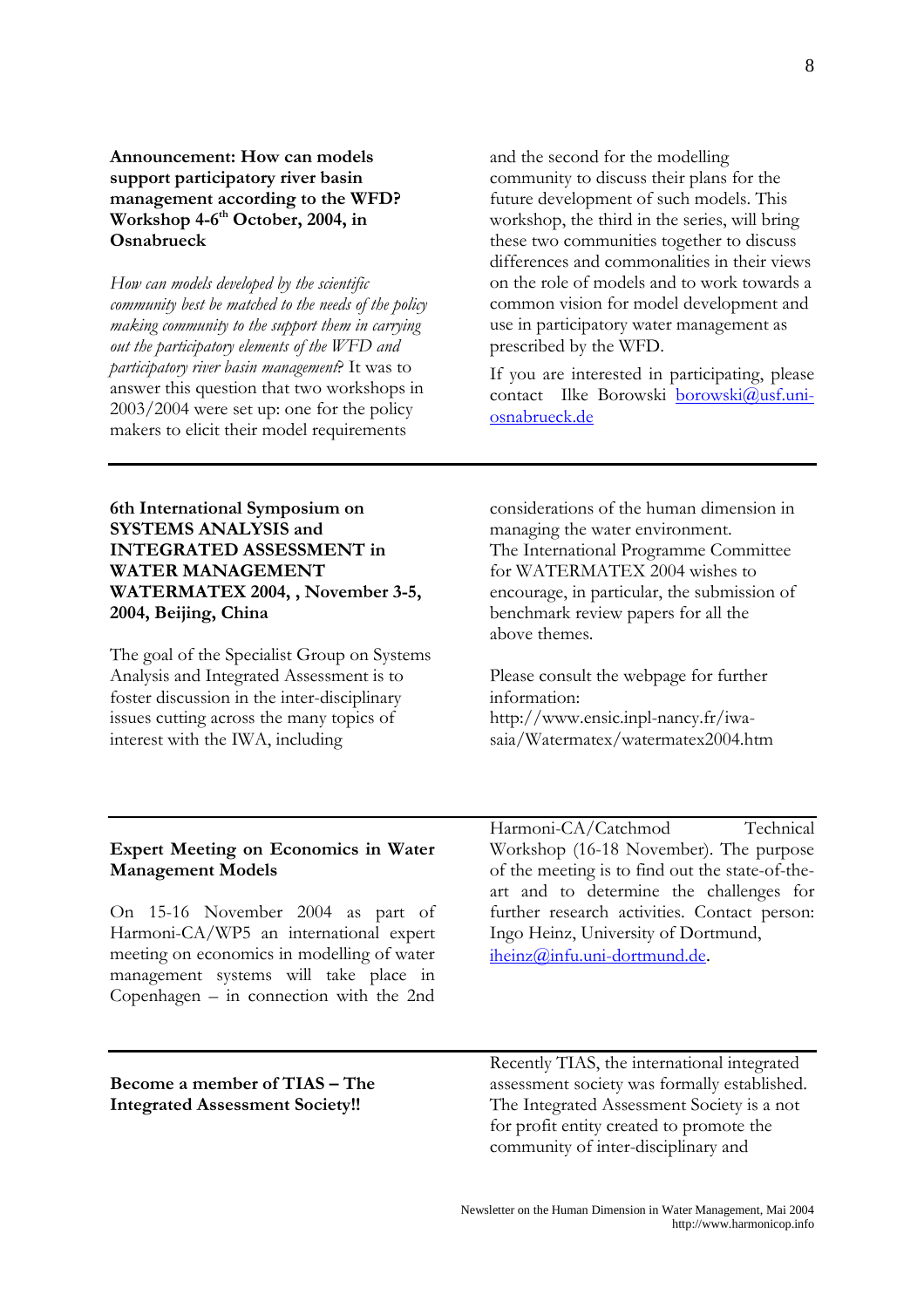disciplinary scientists, analysts and practitioners who develop and use integrated assessment. The goals of the society are to nurture this community, to promote the development of IA and to encourage its wise application.

TIAS intends in particular to promote the importance of the human dimension and an interdisciplinary approach in the social sciences to deal with complex socioenvironmental problems.

For further information please consult the webpage (www.tias-web.info) or contact Prof. Claudia Pahl-Wostl (pahl@usf.uniosnabrueck.de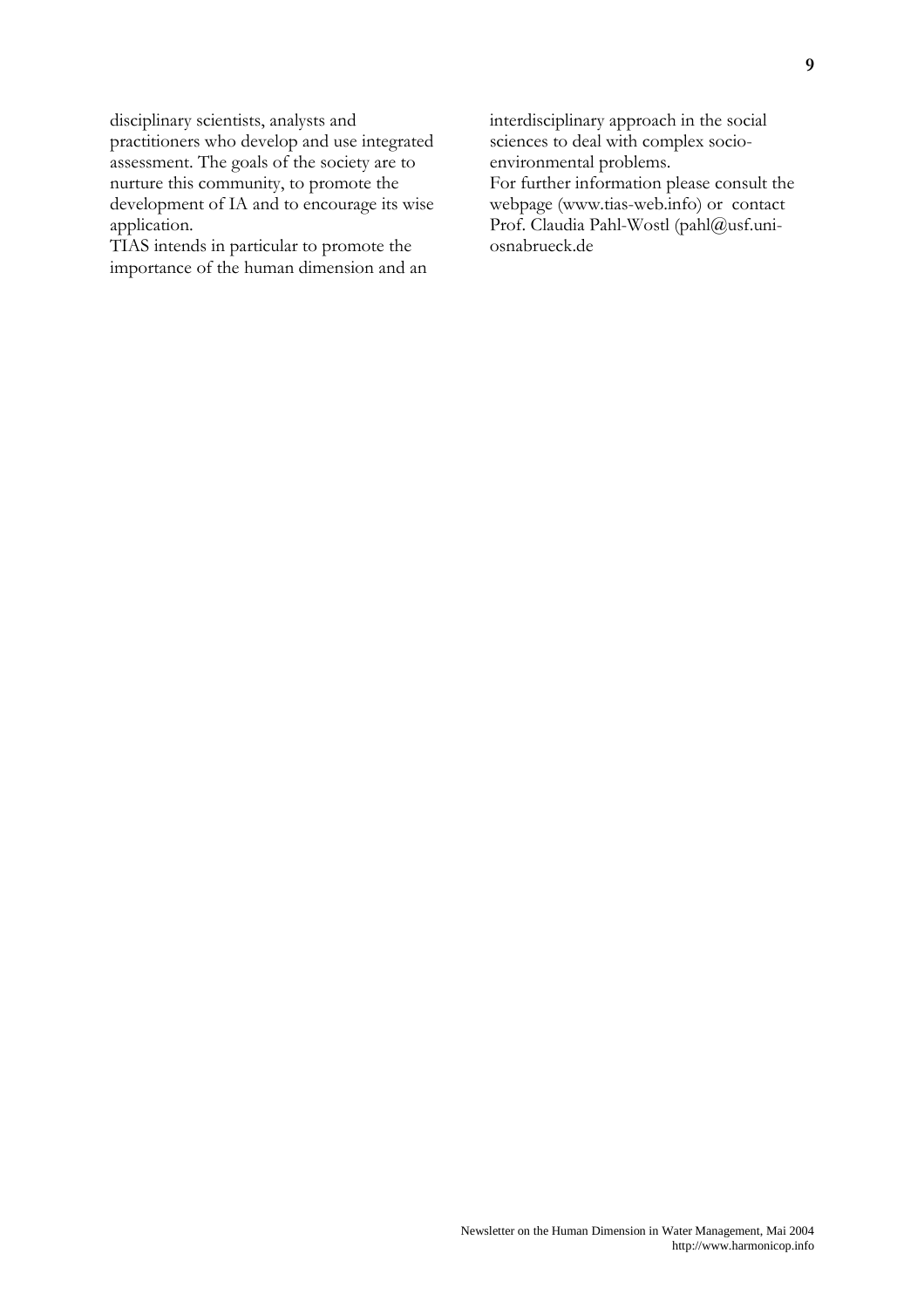# List of Projects in the HDWM Cluster

#### HarmoniCA - Harmonizing Modelling Tools at **Catchment Scale**

#### http://www.harmoni-CA.info

The concerted action HarmoniCA will provide guidance on management concepts and ICT tools for river basin management and the implementation of the WFD. Of specific interest for the HDWM cluster is the work package on "Integrated Assessment and the Science Policy Interface" that deals specifically with the involvement of stakeholders in the development of river basin management plans and the representation of socio-economic aspects in river basin management models.



HarmoniCOP - Harmonizing Collaborative Planning

#### http://www.harmoniCOP.info

The project HarmoniCOP explores stakeholder and public participation and the role of ICT tools in river basin management planning using a social learning perspective. HarmoniCOP aims at improving the conceptual base for stakeholder and public participation and provide practical guidance for the implementation of the European Water FrameworkDirective.

#### **GOUVERNe**

#### **GOUVERNe**

#### http://www.c3ed.uvsq.fr/c3ed/Gouverne/PresGOa n.html

The project responded to the requirement for integrated systems of information permitting coherent policy and resource management decisions covering water uses in Europe. The project developed and implemented in pilot studies a userbased and scientifically validated Decision Support System (DSS) for the improved management of underground water resources at the catchment and sub-catchment levels.



SLIM - Social Learning for the Integrated

**EUROMARKET** http://www.epfl.ch/mir/euromarket

#### Management and Sustainable Use of Water at **Catchment Scale**

#### http://slim.open.ac.uk

This project develops strategic planning methodologies and social tools for the integrated management of water at catchment or river-basin scale and other "bundles" of natural resources. It emphasizes the importance of processes of social learning for integrated resource management.

#### **AQUALIBRIUM**

#### www.aqualibrium.de

This project investigates the implications of the increasing deregulation of national water markets, and the fact that more and more private companies are involved in the water market. It aims at giving an overview on the current debates and analyses the various models of involvement and co-operation between the public and the private sector in the EU member states.



#### $http://firma.cfpm.org/$

This project explored new approaches to improve water resource planning by developing and applying agent-based modelling to integrate physical, hydrological, social and economic aspects of water resource management. Specific emphasis was given to stakeholder participation and participatory model building and scenario development.



**INTERMEDIARIES** New intermediary  $\mathbf{r}$ services and the transformation of urban water supply and wastewater disposal systems in **Europe** 

http://www.irs-net.de/intermediaries

This project maps the development of intermediary services and organisations in the water and wastewater sectors, examines how they facilitate the application of new resource-saving technologies and social practices and assesses their impact on the environment, economic efficiency and network management.

The EUROMARKET project studies the likelihood, nature, and forms water liberalisation may take in Europe in the foreseeable future. This is done by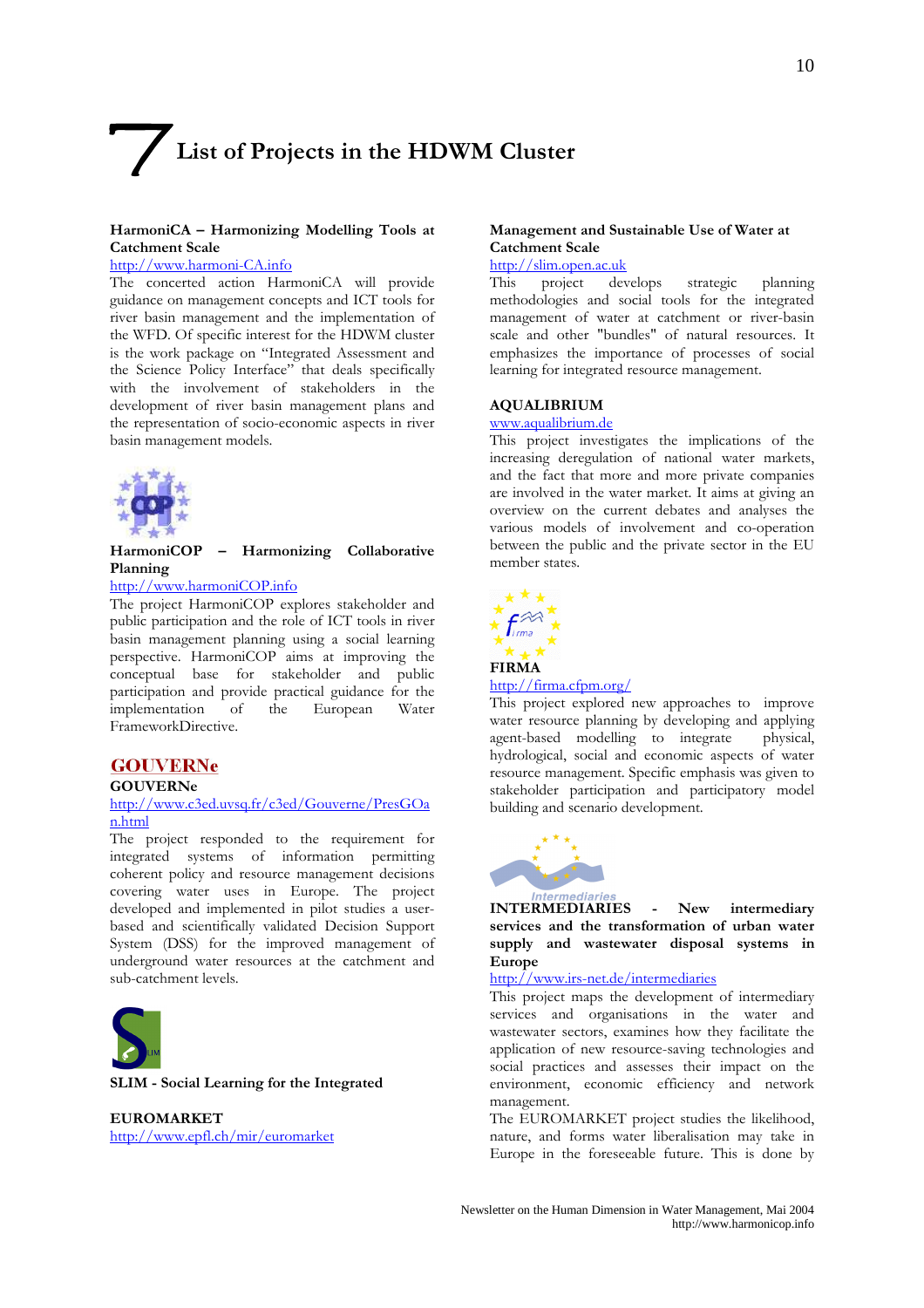analysing different liberalisation scenarios, depending upon the evolving water markets, the different enterprises' strategies, and the existing legislation/regulation both at the national and at the European levels.



#### **MULINO**

http://www.feem.it/web/loc/mulino/index.html

The MULINO project is developing a Decision Support System for the integrated management of water resources. The system includes a decision software based on multi criteria analysis procedures. This software is being developed in collaboration with representatives from water authorities in Italy, Romania, the UK, Belgium and Portugal, and through these relationships is exploring ways to include stakeholders' preferences in the assessment of a decision problem.



**EUWARENESS** - European Water Regimes and the Notion of a Sustainable Status http://www.euwareness.nl/

focuses on the dynamic relationships between conflicting uses of water resources, the regimes under which these uses are managed, and conditions generating regime transitions towards sustainability. Water basin regimes have been studied in six European countries (Netherlands, Belgium, France, Spain, Italy, Switzerland).

More information: Project coordinator: Stefan Kuks Address: University of Twente, P.O. Box 217, 7500 AE Enschede, The Netherlands Email: s.m.m.kuks@cstm.utwente.nl Internet: www.euwareness.nl

#### **ADVISOR**

#### http://ecoman.dcea.fct.unl.pt/projects/advisor

ADVISOR aims at the delivery of a set of guidelines to river basin authorities and related EU agencies for the execution of integrated evaluation of projects. The theoretical platform thereby established will support the development of new integrated evaluation methodologies and tools, which will incorporate the state of the art of the latest scientific thinking and assessment tools together with modern participatory, multi-stakeholder decision making processes.



PRINWASS - Barriers and Conditions for the Involvement of Private Capital and Enterprise in Water Supply and Sanitation in Latin America and Africa: Seeking Economic, Social, and **Environmental Sustainability** 

 $http://www.geog.ox.ac.uk/~prinwass/$ 

The project develops an indicative framework of strategy and processes, expressed by relevant guidelines, for sustainable water supply and sanitation services in developing countries, taking into account the roles of the state (national, regional, and local government levels), civil society (users associations, citizen movements, etc.), market forces (privatized water utilities), and their interrelations (e.g. publicprivate partnerships, other forms of private sector involvement in WSS, etc.)

#### MERIT - Management of the Environment and **Resources using Integrated Techniques** http://merit-eu.net/

The aim of MERIT is to develop a water resource management methodology to help engage the stakeholder in the decision making process. Bayesian networks are being used as tool to help the decision maker by using input from stakeholders to design and construct the networks. A range of participatory techniques are being developed to facilitate the engagement process.



**AQUADAPT** - Strategic Tools to Support Adaptive. Integrated Water Resource Management under Changing **Utilisation Conditions** <sub>at</sub> Catchment  $I_{evel}$ **Coevolutionary Approach** 

# http://www.aquadapt.net/

The overall aim of the Aquadapt project is to generate knowledge which supports the strategic planning and management of water resources in semiarid environments at catchment level under changing supply/demand patterns.

### TiGrESS - Time-Geographical Approaches to **Emergence and Sustainable Societies**

http://www.riks.nl/projects/TiGrESS

The aim of the TiGrESS project is to improve the methodology  $for$ understanding  $h$ <sup>1</sup> environmental interactions on the basis of three regional case studies.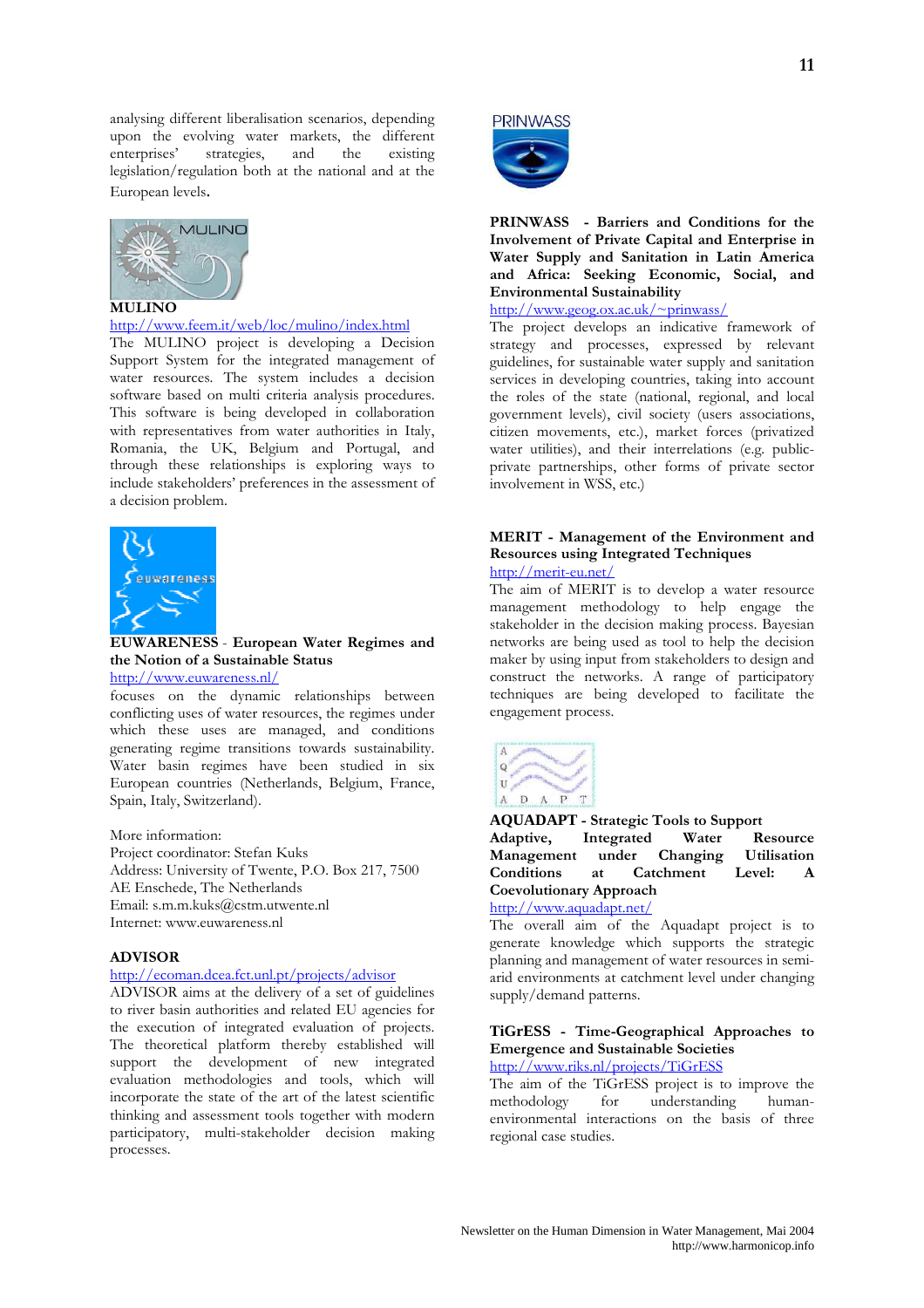

**MANTRA East - The Integrated Strategies for** the Management of Transboundary Waters on the Eastern European Fringe - the pilot study of Lake Peipsi and its drainage basin http://www.mantraeast.org

The aim of the MANTRA East Project is to analyze and develop strategic planning methodologies and scientific tools for integrated water management in transboundary water basins following the requirements of the EU Water Framework Directive. The project's special geographical focus is on transboundary water basins located on the existing and future borders of the European Union.



#### **River Dialogue - Empowerment and Awareness** Building in River Basin Management Through **Focus Groups and Citizens Juries** http://www.riverdialogue.org

River Dialogue is aimed at identifying the best approaches to increase public participation in implementation of the EU Water Framework Directive, including preparation and implementation of river basin management plans. The project will practically test two specific participatory methods of citizens' involvement – focus groups and citizens' juries.

#### **WASAMED - Water Saving in Mediterranean** Agriculture

#### http://wasamed.iamb.it/

WASAMED is to establish a platform for effective Mediterranean communication and debate on water saving in agriculture, contributing to improved management of limited water resources and sustainable development in the Mediterranean Region.